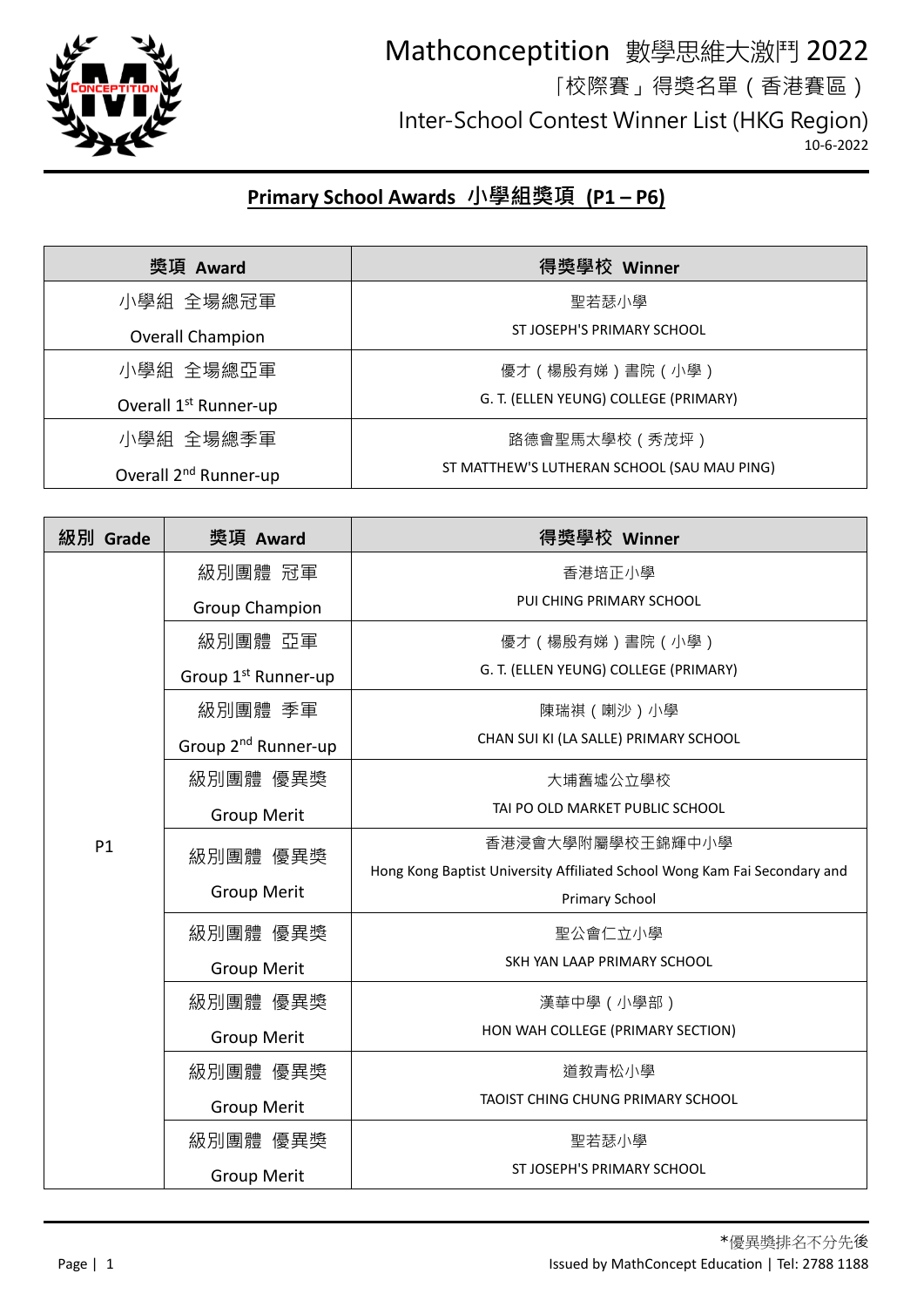

「校際賽」得獎名單(香港賽區)

Inter-School Contest Winner List (HKG Region)

| 級別 Grade | 獎項 Award           | 得獎學校 Winner                                    |
|----------|--------------------|------------------------------------------------|
|          | 級別團體 優異獎           | 將軍澳天主教小學                                       |
|          | <b>Group Merit</b> | TSEUNG KWAN O CATHOLIC PRIMARY SCHOOL          |
|          | 級別團體 優異獎           | 寶血會思源學校                                        |
|          | <b>Group Merit</b> | SI YUAN SCHOOL OF THE PRECIOUS BLOOD           |
|          | 級別團體 優異獎           | 胡素貞博士紀念學校                                      |
|          | <b>Group Merit</b> | DR CATHERINE F WOO MEMORIAL SCHOOL             |
|          | 級別團體 優異獎           | 路德會聖馬太學校(秀茂坪)                                  |
|          | <b>Group Merit</b> | ST MATTHEW'S LUTHERAN SCHOOL (SAU MAU PING)    |
|          | 級別團體 優異獎           | 沙田官立小學                                         |
|          | <b>Group Merit</b> | SHA TIN GOVERNMENT PRIMARY SCHOOL              |
|          | 級別團體 優異獎           | 浸信會呂明才小學                                       |
|          | <b>Group Merit</b> | BAPTIST LUI MING CHOI PRIMARY SCHOOL           |
|          | 級別團體 優異獎           | 聖公會青衣主恩小學                                      |
|          | <b>Group Merit</b> | S.K.H. TSING YI CHU YAN PRIMARY SCHOOL         |
| P1       | 級別團體 優異獎           | 聖公會聖十架小學                                       |
|          | <b>Group Merit</b> | SKH HOLY CROSS PRIMARY SCHOOL                  |
|          | 級別團體 優異獎           | 馬鞍山循道衛理小學                                      |
|          | <b>Group Merit</b> | MA ON SHAN METHODIST PRIMARY SCHOOL            |
|          | 級別團體 優異獎           | 基督教神召會梁省德小學                                    |
|          | <b>Group Merit</b> | ASSEMBLY OF GOD LEUNG SING TAK PRIMARY SCHOOL  |
|          | 級別團體 優異獎           | 北角官立小學                                         |
|          | <b>Group Merit</b> | NORTH POINT GOVERNMENT PRIMARY SCHOOL          |
|          | 級別團體 優異獎           | 浸信宣道會呂明才小學                                     |
|          | <b>Group Merit</b> | CONSERVATIVE BAPT LUI MING CHOI PRIMARY SCHOOL |
|          | 級別團體 優異獎           | 聖若瑟英文小學                                        |
|          | <b>Group Merit</b> | ST JOSEPH'S ANGLO-CHINESE PRIMARY SCHOOL       |
|          | 級別團體 優異獎           | 聖羅撒學校                                          |
|          | <b>Group Merit</b> | ST ROSE OF LIMA'S SCHOOL                       |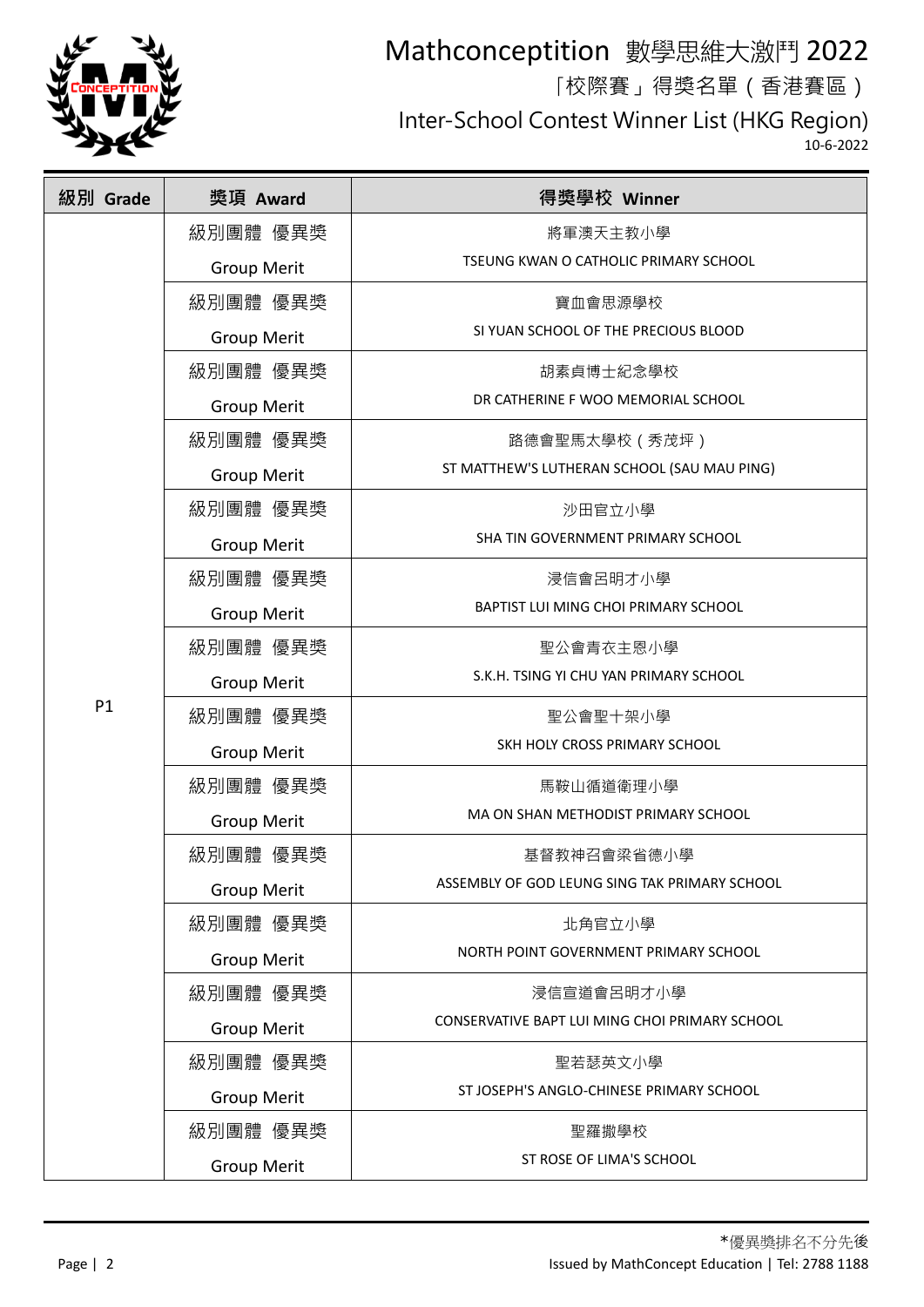

「校際賽」得獎名單(香港賽區)

Inter-School Contest Winner List (HKG Region)

| 級別 Grade       | 獎項 Award                        | 得獎學校 Winner                                                               |
|----------------|---------------------------------|---------------------------------------------------------------------------|
|                | 級別團體 冠軍                         | 聖若瑟小學                                                                     |
|                | <b>Group Champion</b>           | ST JOSEPH'S PRIMARY SCHOOL                                                |
|                | 級別團體 亞軍                         | 路德會聖馬太學校 (秀茂坪)                                                            |
|                | Group 1 <sup>st</sup> Runner-up | ST MATTHEW'S LUTHERAN SCHOOL (SAU MAU PING)                               |
|                | 級別團體 季軍                         | 優才(楊殷有娣)書院(小學)                                                            |
|                | Group 2 <sup>nd</sup> Runner-up | G. T. (ELLEN YEUNG) COLLEGE (PRIMARY)                                     |
|                | 級別團體 優異獎                        | 聖公會仁立小學                                                                   |
|                | <b>Group Merit</b>              | SKH YAN LAAP PRIMARY SCHOOL                                               |
|                | 級別團體 優異獎                        | 馬鞍山循道衛理小學                                                                 |
|                | <b>Group Merit</b>              | MA ON SHAN METHODIST PRIMARY SCHOOL                                       |
|                | 級別團體 優異獎                        | 香港九龍塘基督教中華宣道會陳元喜小學                                                        |
|                | <b>Group Merit</b>              | CHRISTIAN ALLIANCE H C CHAN PRIMARY SCHOOL                                |
|                | 級別團體 優異獎                        | 道教青松小學                                                                    |
| P <sub>2</sub> | <b>Group Merit</b>              | TAOIST CHING CHUNG PRIMARY SCHOOL                                         |
|                | 級別團體 優異獎                        | 油麻地天主教小學(海泓道)                                                             |
|                | <b>Group Merit</b>              | YAUMATI CATHOLIC PRIMARY SCHOOL (HOI WANG RD)                             |
|                | 級別團體 優異獎                        | 香港浸會大學附屬學校王錦輝中小學                                                          |
|                | <b>Group Merit</b>              | Hong Kong Baptist University Affiliated School Wong Kam Fai Secondary and |
|                |                                 | Primary School                                                            |
|                | 級別團體 優異獎                        | 保良局黃永樹小學<br>PLK WONG WING SHU PRIMARY SCHOOL                              |
|                | <b>Group Merit</b>              |                                                                           |
|                | 級別團體 優異獎                        | 保良局王賜豪(田心谷)小學<br>PLK DR. JIMMY WONG CHI-HO (TSV) P S                      |
|                | <b>Group Merit</b>              |                                                                           |
|                | 級別團體 優異獎                        | 陳瑞祺 (喇沙)小學<br>CHAN SUI KI (LA SALLE) PRIMARY SCHOOL                       |
|                | <b>Group Merit</b>              |                                                                           |
|                | 級別團體 優異獎                        | 將軍澳天主教小學<br>TSEUNG KWAN O CATHOLIC PRIMARY SCHOOL                         |
|                | <b>Group Merit</b>              |                                                                           |
|                | 級別團體 優異獎                        | 聖公會聖約翰曾肇添小學                                                               |
|                | <b>Group Merit</b>              | SKH ST JOHN'S TSANG SHIU TIM PRIMARY SCHOOL                               |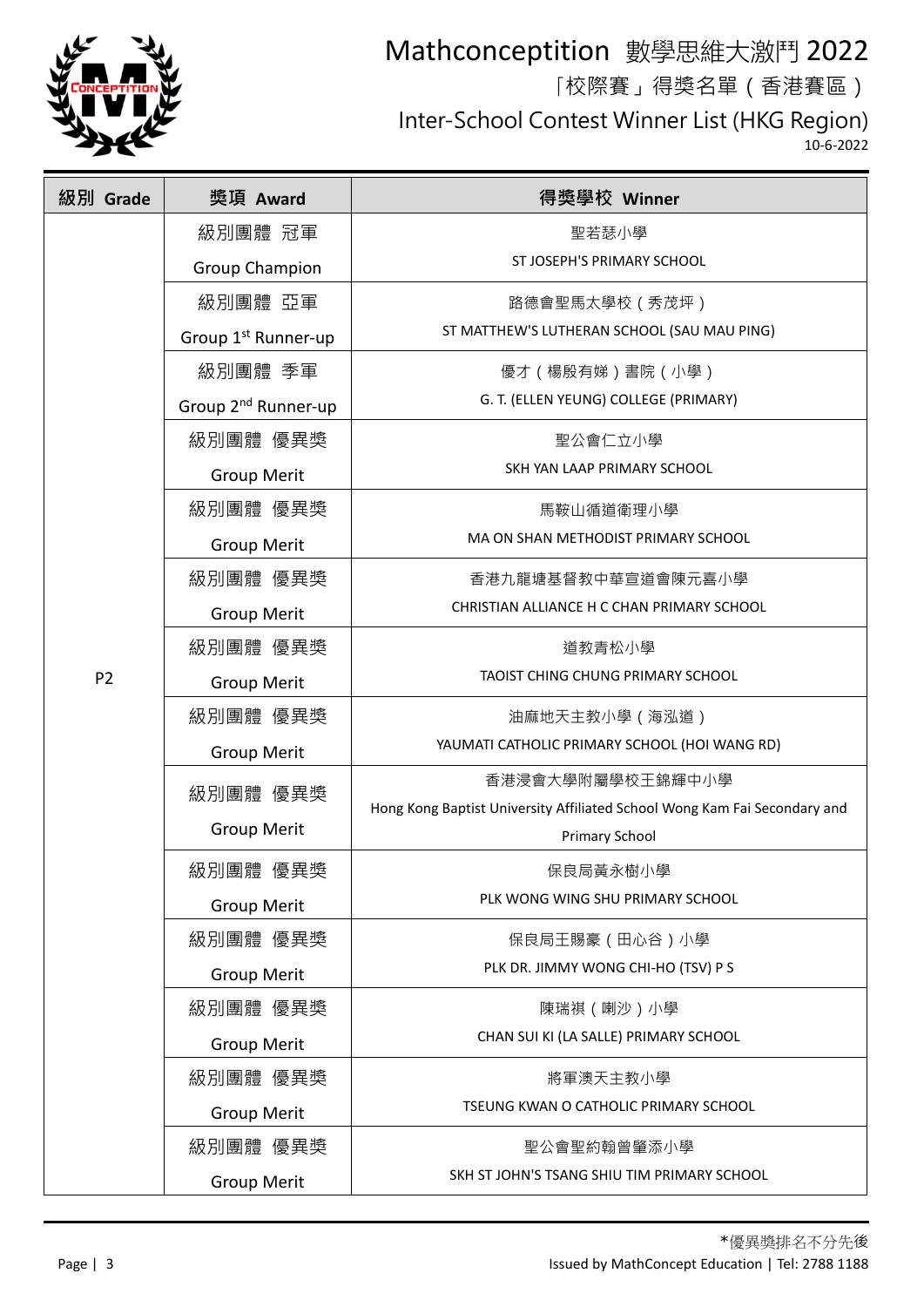

「校際賽」得獎名單(香港賽區)

Inter-School Contest Winner List (HKG Region)

| 級別 Grade       | 獎項 Award           | 得獎學校 Winner                                              |
|----------------|--------------------|----------------------------------------------------------|
|                | 級別團體 優異獎           | 浸信會呂明才小學                                                 |
|                | <b>Group Merit</b> | BAPTIST LUI MING CHOI PRIMARY SCHOOL                     |
|                | 級別團體 優異獎           | 般咸道官立小學                                                  |
|                | <b>Group Merit</b> | BONHAM RD GOVERNMENT PRIMARY SCHOOL                      |
|                | 級別團體 優異獎           | 沙田官立小學                                                   |
|                | <b>Group Merit</b> | SHA TIN GOVERNMENT PRIMARY SCHOOL                        |
|                | 級別團體 優異獎           | 九龍灣聖若翰天主教小學                                              |
|                | <b>Group Merit</b> | KLN BAY ST JOHN THE BAPTIST CATH PRIMARY SC              |
|                | 級別團體 優異獎           | 香港南區官立小學                                                 |
|                | <b>Group Merit</b> | HONG KONG SOUTHERN DISTRICT GOVERNMENT PRIMARY SCHOOL    |
|                | 級別團體 優異獎           | 中華基督教會基慧小學(馬灣)                                           |
|                | <b>Group Merit</b> | CCC KEI WAI PRIMARY SCHOOL (MA WAN)                      |
|                | 級別團體 優異獎           | 保良局何壽南小學                                                 |
| P <sub>2</sub> | <b>Group Merit</b> | PLK STANLEY HO SAU NAN PRIMARY SCHOOL                    |
|                | 級別團體 優異獎           | 英皇書院同學會小學第二校                                             |
|                | <b>Group Merit</b> | King's College Old Boys' Association Primary School No.2 |
|                | 級別團體 優異獎           | 香港培正小學                                                   |
|                | <b>Group Merit</b> | PUI CHING PRIMARY SCHOOL                                 |
|                | 級別團體 優異獎           | 聖公會聖十架小學                                                 |
|                | <b>Group Merit</b> | SKH HOLY CROSS PRIMARY SCHOOL                            |
|                | 級別團體 優異獎           | 漢華中學 (小學部)                                               |
|                | <b>Group Merit</b> | HON WAH COLLEGE (PRIMARY SECTION)                        |
|                | 級別團體 優異獎           | 嗇色園主辦可銘學校                                                |
|                | <b>Group Merit</b> | HO MING PRIMARY SCHOOL SPSD BY SIK SIK YUEN              |
|                | 級別團體 優異獎           | 聖公會青衣主恩小學                                                |
|                | <b>Group Merit</b> | S.K.H. TSING YI CHU YAN PRIMARY SCHOOL                   |
|                | 級別團體 優異獎           | 胡素貞博士紀念學校                                                |
|                | <b>Group Merit</b> | DR CATHERINE F WOO MEMORIAL SCHOOL                       |
|                |                    |                                                          |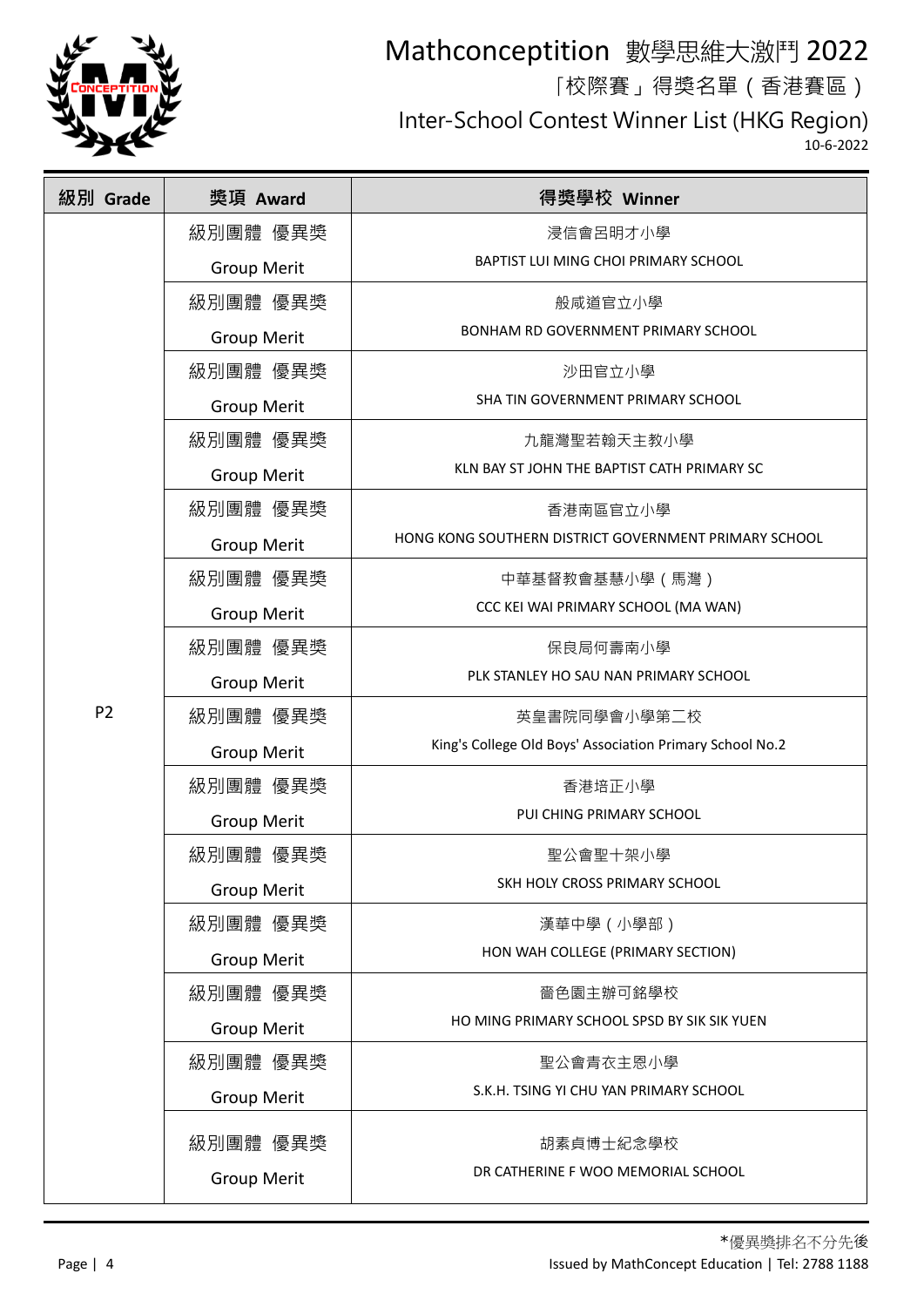

「校際賽」得獎名單(香港賽區)

Inter-School Contest Winner List (HKG Region)

| 級別 Grade       | 獎項 Award                        | 得獎學校 Winner                                   |
|----------------|---------------------------------|-----------------------------------------------|
|                | 級別團體 冠軍                         | 聖公會青衣主恩小學                                     |
|                | <b>Group Champion</b>           | S.K.H. TSING YI CHU YAN PRIMARY SCHOOL        |
|                | 級別團體 亞軍                         | 優才(楊殷有娣)書院(小學)                                |
|                | Group 1 <sup>st</sup> Runner-up | G. T. (ELLEN YEUNG) COLLEGE (PRIMARY)         |
|                | 級別團體 季軍                         | 路德會聖馬太學校(秀茂坪)                                 |
|                | Group 2 <sup>nd</sup> Runner-up | ST MATTHEW'S LUTHERAN SCHOOL (SAU MAU PING)   |
|                | 級別團體 優異獎                        | 大埔舊墟公立學校                                      |
|                | <b>Group Merit</b>              | TAI PO OLD MARKET PUBLIC SCHOOL               |
|                | 級別團體 優異獎                        | 油麻地天主教小學(海泓道)                                 |
|                | <b>Group Merit</b>              | YAUMATI CATHOLIC PRIMARY SCHOOL (HOI WANG RD) |
|                | 級別團體 優異獎                        | 將軍澳天主教小學                                      |
|                | <b>Group Merit</b>              | TSEUNG KWAN O CATHOLIC PRIMARY SCHOOL         |
|                | 級別團體 優異獎                        | 道教青松小學                                        |
| P <sub>3</sub> | <b>Group Merit</b>              | TAOIST CHING CHUNG PRIMARY SCHOOL             |
|                | 級別團體 優異獎                        | 黃埔宣道小學                                        |
|                | <b>Group Merit</b>              | ALLIANCE PRIMARY SCHOOL, WHAMPOA              |
|                | 級別團體 優異獎                        | 聖公會何澤芸小學                                      |
|                | <b>Group Merit</b>              | SKH HO CHAK WAN PRIMARY SCHOOL                |
|                | 級別團體 優異獎                        | 胡素貞博士紀念學校                                     |
|                | <b>Group Merit</b>              | DR CATHERINE F WOO MEMORIAL SCHOOL            |
|                | 級別團體 優異獎                        | 聖若瑟小學                                         |
|                | <b>Group Merit</b>              | ST JOSEPH'S PRIMARY SCHOOL                    |
|                | 級別團體 優異獎                        | 聖公會聖約翰曾肇添小學                                   |
|                | <b>Group Merit</b>              | SKH ST JOHN'S TSANG SHIU TIM PRIMARY SCHOOL   |
|                | 級別團體 優異獎                        | 東華三院蔡榮星小學                                     |
|                | <b>Group Merit</b>              | TWGHS TSOI WING SING PRIMARY SCHOOL           |
|                | 級別團體 優異獎                        | 德萃小學                                          |
|                | <b>Group Merit</b>              | ST. HILARY'S PRIMARY SCHOOL                   |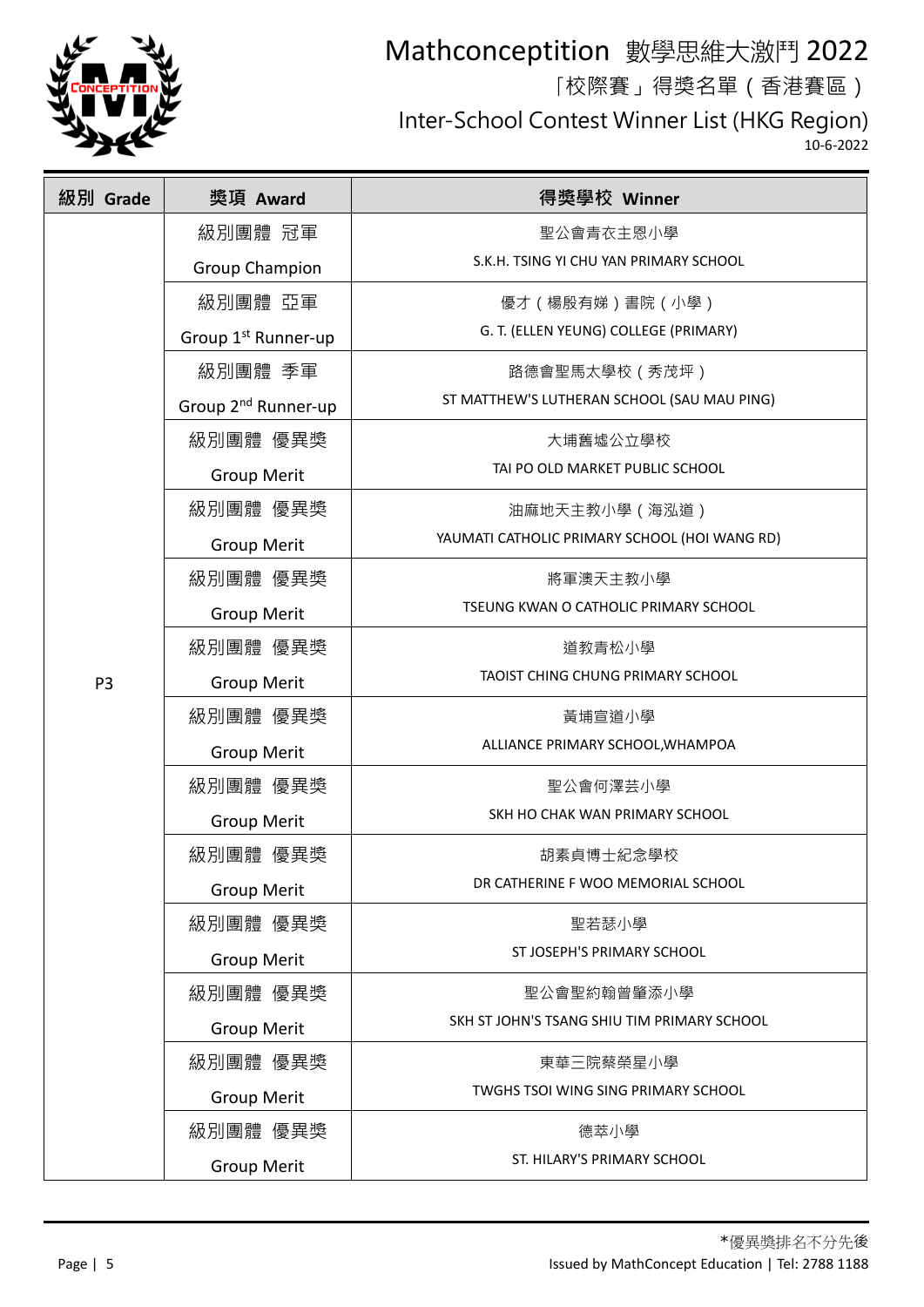

「校際賽」得獎名單(香港賽區)

Inter-School Contest Winner List (HKG Region)

| 級別 Grade       | 獎項 Award           | 得獎學校 Winner                                                               |
|----------------|--------------------|---------------------------------------------------------------------------|
|                | 級別團體 優異獎           | 聖公會仁立小學                                                                   |
|                | <b>Group Merit</b> | SKH YAN LAAP PRIMARY SCHOOL                                               |
|                | 級別團體 優異獎           | 香港浸會大學附屬學校王錦輝中小學                                                          |
|                | <b>Group Merit</b> | Hong Kong Baptist University Affiliated School Wong Kam Fai Secondary and |
|                |                    | Primary School                                                            |
|                | 級別團體 優異獎           | 聖若瑟英文小學                                                                   |
|                | <b>Group Merit</b> | ST JOSEPH'S ANGLO-CHINESE PRIMARY SCHOOL                                  |
|                | 級別團體 優異獎           | 聖公會主恩小學                                                                   |
|                | <b>Group Merit</b> | SKH CHU YAN PRIMARY SCHOOL                                                |
|                | 級別團體 優異獎           | 九龍灣聖若翰天主教小學                                                               |
|                | <b>Group Merit</b> | KLN BAY ST JOHN THE BAPTIST CATH PRIMARY SC                               |
|                | 級別團體 優異獎           | 聖安當小學                                                                     |
|                | <b>Group Merit</b> | ST ANTONIUS PRIMARY SCHOOL                                                |
| P <sub>3</sub> | 級別團體 優異獎           | 保良局王賜豪(田心谷)小學                                                             |
|                | <b>Group Merit</b> | PLK DR. JIMMY WONG CHI-HO (TSV) P S                                       |
|                | 級別團體 優異獎           | 保良局陸慶濤小學                                                                  |
|                | <b>Group Merit</b> | PLK LUK HING TOO PRIMARY SCHOOL                                           |
|                | 級別團體 優異獎           | 佛教慈敬學校                                                                    |
|                | <b>Group Merit</b> | <b>BUDDHIST CHI KING PRIMARY SCHOOL</b>                                   |
|                | 級別團體 優異獎           | 李陞小學                                                                      |
|                | <b>Group Merit</b> | LI SING PRIMARY SCHOOL                                                    |
|                | 級別團體 優異獎           | 英皇書院同學會小學第二校                                                              |
|                | <b>Group Merit</b> | King's College Old Boys' Association Primary School No.2                  |
|                | 級別團體 優異獎           | 北角官立小學                                                                    |
|                | <b>Group Merit</b> | NORTH POINT GOVERNMENT PRIMARY SCHOOL                                     |
|                | 級別團體 優異獎           | 陳瑞祺 (喇沙)小學                                                                |
|                | <b>Group Merit</b> | CHAN SUI KI (LA SALLE) PRIMARY SCHOOL                                     |
|                | 級別團體 優異獎           | 浸信會呂明才小學                                                                  |
|                | <b>Group Merit</b> | BAPTIST LUI MING CHOI PRIMARY SCHOOL                                      |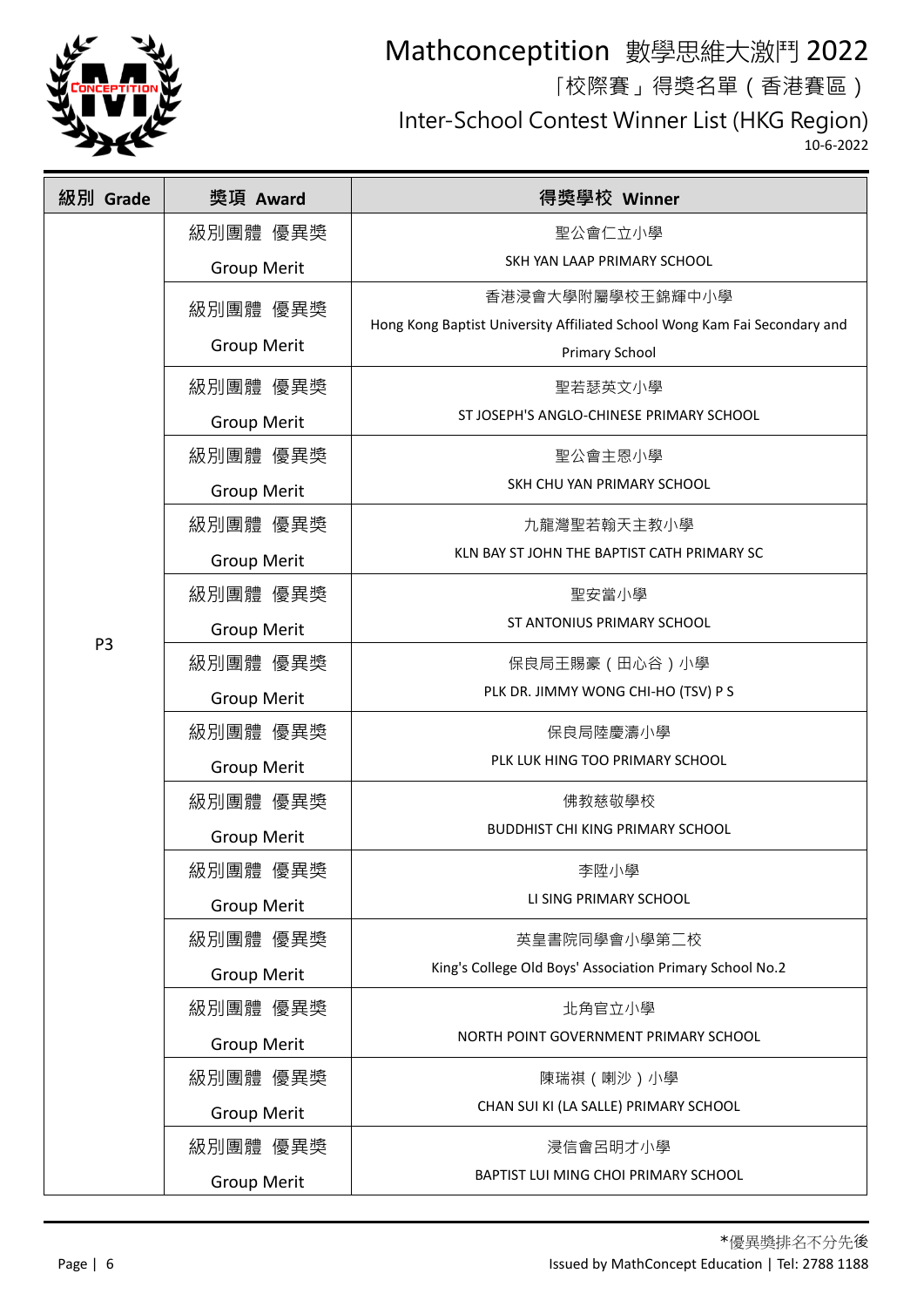

「校際賽」得獎名單(香港賽區)

Inter-School Contest Winner List (HKG Region)

| 級別 Grade       | 獎項 Award                        | 得獎學校 Winner                                    |
|----------------|---------------------------------|------------------------------------------------|
|                | 級別團體 優異獎                        | 聖方濟愛德小學                                        |
|                | <b>Group Merit</b>              | ST FRANCIS OF ASSISI'S CARITAS SCHOOL          |
|                | 級別團體 優異獎                        | 聖公會聖十架小學                                       |
|                | <b>Group Merit</b>              | SKH HOLY CROSS PRIMARY SCHOOL                  |
| P <sub>3</sub> | 級別團體 優異獎                        | 浸信宣道會呂明才小學                                     |
|                | <b>Group Merit</b>              | CONSERVATIVE BAPT LUI MING CHOI PRIMARY SCHOOL |
|                | 級別團體 優異獎                        | 九龍塘天主教華德學校                                     |
|                | <b>Group Merit</b>              | KOWLOON TONG BISHOP WALSH CATHOLIC SCHOOL      |
|                | 級別團體 優異獎                        | 海壩街官立小學                                        |
|                | <b>Group Merit</b>              | HOI PA STREET GOVERNMENT PRIMARY SCHOOL        |
|                | 級別團體 冠軍                         | 聖若瑟小學                                          |
|                | Group Champion                  | ST JOSEPH'S PRIMARY SCHOOL                     |
|                | 級別團體 亞軍                         | 九龍灣聖若翰天主教小學                                    |
|                | Group 1 <sup>st</sup> Runner-up | KLN BAY ST JOHN THE BAPTIST CATH PRIMARY SC    |
|                | 級別團體 季軍                         | 沙田官立小學                                         |
|                | Group 2 <sup>nd</sup> Runner-up | SHA TIN GOVERNMENT PRIMARY SCHOOL              |
|                | 級別團體 優異獎                        | 油麻地天主教小學 (海泓道)                                 |
|                | <b>Group Merit</b>              | YAUMATI CATHOLIC PRIMARY SCHOOL (HOI WANG RD)  |
| P <sub>4</sub> | 級別團體 優異獎                        | 聖公會仁立小學                                        |
|                | <b>Group Merit</b>              | SKH YAN LAAP PRIMARY SCHOOL                    |
|                | 級別團體 優異獎                        | 路德會聖馬太學校 (秀茂坪)                                 |
|                | <b>Group Merit</b>              | ST MATTHEW'S LUTHERAN SCHOOL (SAU MAU PING)    |
|                | 級別團體 優異獎                        | 保良局陸慶濤小學                                       |
|                | <b>Group Merit</b>              | PLK LUK HING TOO PRIMARY SCHOOL                |
|                | 級別團體 優異獎                        | 浸信會呂明才小學                                       |
|                | <b>Group Merit</b>              | BAPTIST LUI MING CHOI PRIMARY SCHOOL           |
|                | 級別團體 優異獎                        | 香港九龍塘基督教中華宣道會陳元喜小學                             |
|                | <b>Group Merit</b>              | CHRISTIAN ALLIANCE H C CHAN PRIMARY SCHOOL     |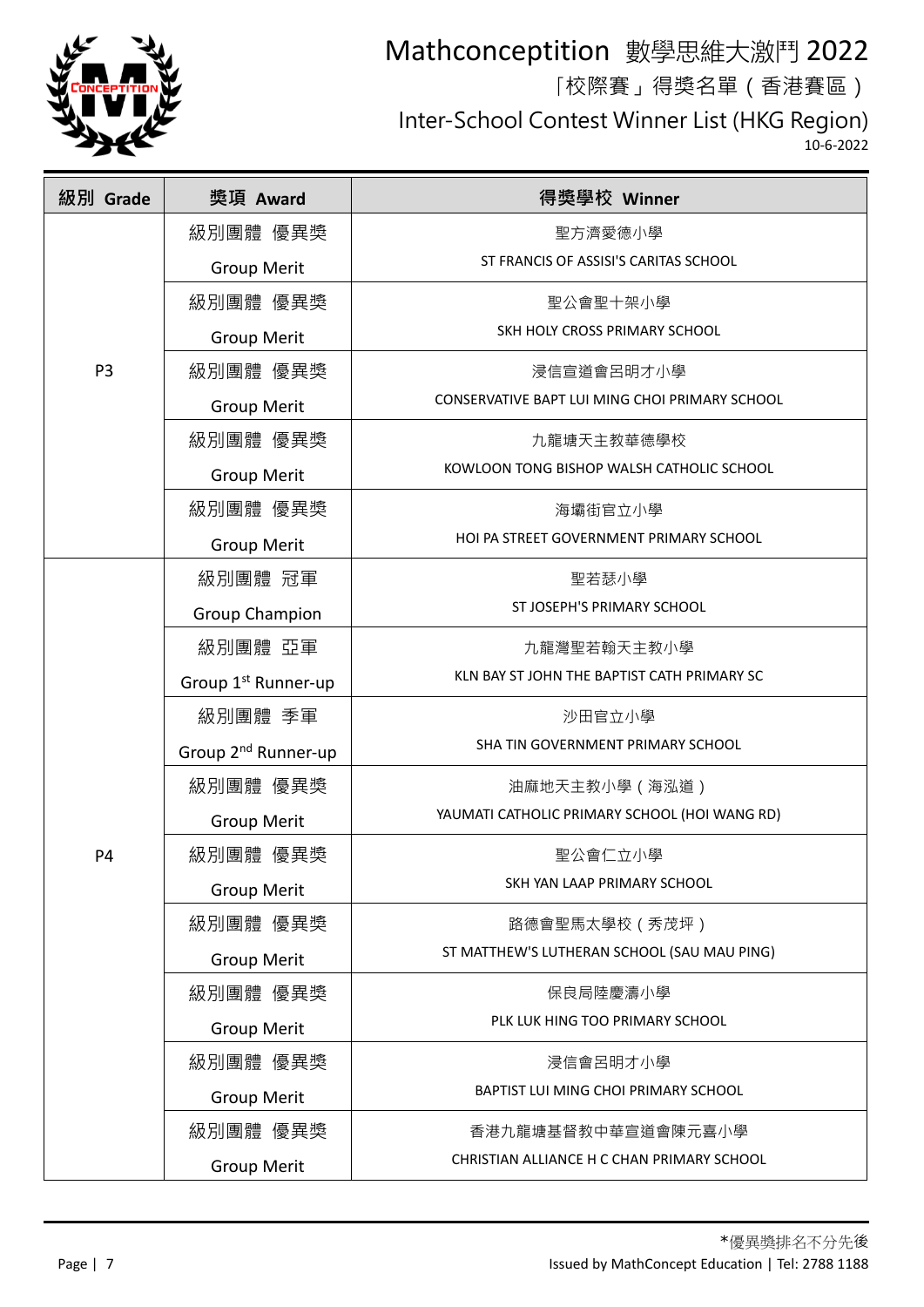

「校際賽」得獎名單(香港賽區)

Inter-School Contest Winner List (HKG Region)

| 級別 Grade       | 獎項 Award           | 得獎學校 Winner                                                               |
|----------------|--------------------|---------------------------------------------------------------------------|
|                | 級別團體 優異獎           | 優才 ( 楊殷有娣 ) 書院 ( 小學 )                                                     |
|                | <b>Group Merit</b> | G. T. (ELLEN YEUNG) COLLEGE (PRIMARY)                                     |
|                | 級別團體 優異獎           | 聖羅撒學校                                                                     |
|                | <b>Group Merit</b> | ST ROSE OF LIMA'S SCHOOL                                                  |
|                | 級別團體 優異獎           | 保良局何壽南小學                                                                  |
|                | <b>Group Merit</b> | PLK STANLEY HO SAU NAN PRIMARY SCHOOL                                     |
|                | 級別團體 優異獎           | 聖公會青衣主恩小學                                                                 |
|                | <b>Group Merit</b> | S.K.H. TSING YI CHU YAN PRIMARY SCHOOL                                    |
|                | 級別團體 優異獎           | 將軍澳天主教小學                                                                  |
|                | <b>Group Merit</b> | TSEUNG KWAN O CATHOLIC PRIMARY SCHOOL                                     |
|                | 級別團體 優異獎           | 寶血會思源學校                                                                   |
|                | <b>Group Merit</b> | SI YUAN SCHOOL OF THE PRECIOUS BLOOD                                      |
|                | 級別團體 優異獎           | 大埔舊墟公立學校                                                                  |
| P <sub>4</sub> | <b>Group Merit</b> | TAI PO OLD MARKET PUBLIC SCHOOL                                           |
|                | 級別團體 優異獎           | 漢華中學 (小學部)                                                                |
|                | <b>Group Merit</b> | HON WAH COLLEGE (PRIMARY SECTION)                                         |
|                | 級別團體 優異獎           | 黃埔宣道小學                                                                    |
|                | <b>Group Merit</b> | ALLIANCE PRIMARY SCHOOL, WHAMPOA                                          |
|                | 級別團體 優異獎           | 香港浸會大學附屬學校王錦輝中小學                                                          |
|                |                    | Hong Kong Baptist University Affiliated School Wong Kam Fai Secondary and |
|                | <b>Group Merit</b> | <b>Primary School</b>                                                     |
|                | 級別團體 優異獎           | 聖公會偉倫小學                                                                   |
|                | <b>Group Merit</b> | SKH WEI LUN PRIMARY SCHOOL                                                |
|                | 級別團體 優異獎           | 北角官立小學                                                                    |
|                | <b>Group Merit</b> | NORTH POINT GOVERNMENT PRIMARY SCHOOL                                     |
|                | 級別團體 優異獎           | 天主教明德學校                                                                   |
|                | <b>Group Merit</b> | MENG TAK CATHOLIC SCHOOL                                                  |
|                | 級別團體 優異獎           | 香港培正小學                                                                    |
|                | <b>Group Merit</b> | PUI CHING PRIMARY SCHOOL                                                  |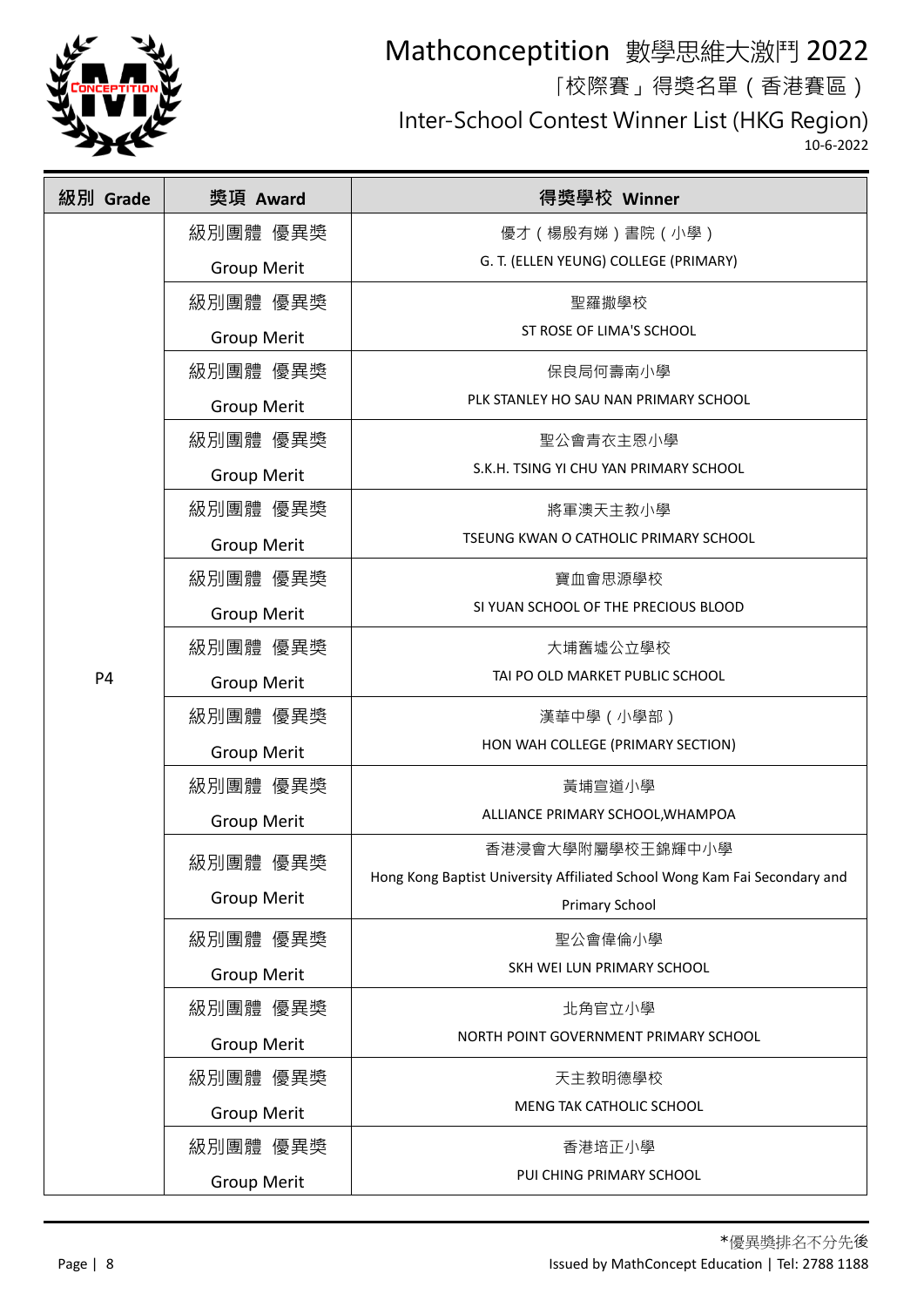

「校際賽」得獎名單(香港賽區)

Inter-School Contest Winner List (HKG Region)

| 級別 Grade       | 獎項 Award              | 得獎學校 Winner                                           |
|----------------|-----------------------|-------------------------------------------------------|
|                | 級別團體 優異獎              | 道教青松小學                                                |
|                | <b>Group Merit</b>    | TAOIST CHING CHUNG PRIMARY SCHOOL                     |
|                | 級別團體 優異獎              | 光明學校                                                  |
|                | <b>Group Merit</b>    | <b>KWONG MING SCHOOL</b>                              |
|                | 級別團體 優異獎              | 聖公會田灣始南小學                                             |
|                | <b>Group Merit</b>    | SKH TIN WAN CHI NAM PRIMARY SCHOOL                    |
|                | 級別團體 優異獎              | 胡素貞博士紀念學校                                             |
|                | <b>Group Merit</b>    | DR CATHERINE F WOO MEMORIAL SCHOOL                    |
|                | 級別團體 優異獎              | 香港南區官立小學                                              |
|                | <b>Group Merit</b>    | HONG KONG SOUTHERN DISTRICT GOVERNMENT PRIMARY SCHOOL |
|                | 級別團體 優異獎              | 海怡寶血小學                                                |
|                | <b>Group Merit</b>    | PRECIOUS BLOOD PRIMARY SCHOOL(SOUTH HORIZONS)         |
| P <sub>4</sub> | 級別團體 優異獎              | 中華基督教會何福堂小學                                           |
|                | <b>Group Merit</b>    | CCC HOH FUK TONG PRIMARY SCHOOL                       |
|                | 級別團體 優異獎              | 李陞小學                                                  |
|                | <b>Group Merit</b>    | LI SING PRIMARY SCHOOL                                |
|                | 級別團體 優異獎              | 陳瑞祺 (喇沙)小學                                            |
|                | <b>Group Merit</b>    | CHAN SUI KI (LA SALLE) PRIMARY SCHOOL                 |
|                | 級別團體 優異獎              | 九龍真光中學 (小學部)                                          |
|                | <b>Group Merit</b>    | KOWLOON TRUE LIGHT SCHOOL (PRIMARY SECTION)           |
|                | 級別團體 優異獎              | 梨木樹天主教小學                                              |
|                | <b>Group Merit</b>    | Lei Muk Shue Catholic Primary SCHOOL                  |
|                | 級別團體 優異獎              | 保良局田家炳小學                                              |
|                | <b>Group Merit</b>    | PLK TIN KA PING PRIMARY SCHOOL                        |
|                | 級別團體 優異獎              | 香港九龍塘基督教中華宣道會台山陳元喜小學                                  |
|                | <b>Group Merit</b>    | CHRISTIAN ALLIANCE T S H C CHAN PRIMARY SCHOOL        |
| P <sub>5</sub> | 級別團體 冠軍               | 聖若瑟小學                                                 |
|                | <b>Group Champion</b> | ST JOSEPH'S PRIMARY SCHOOL                            |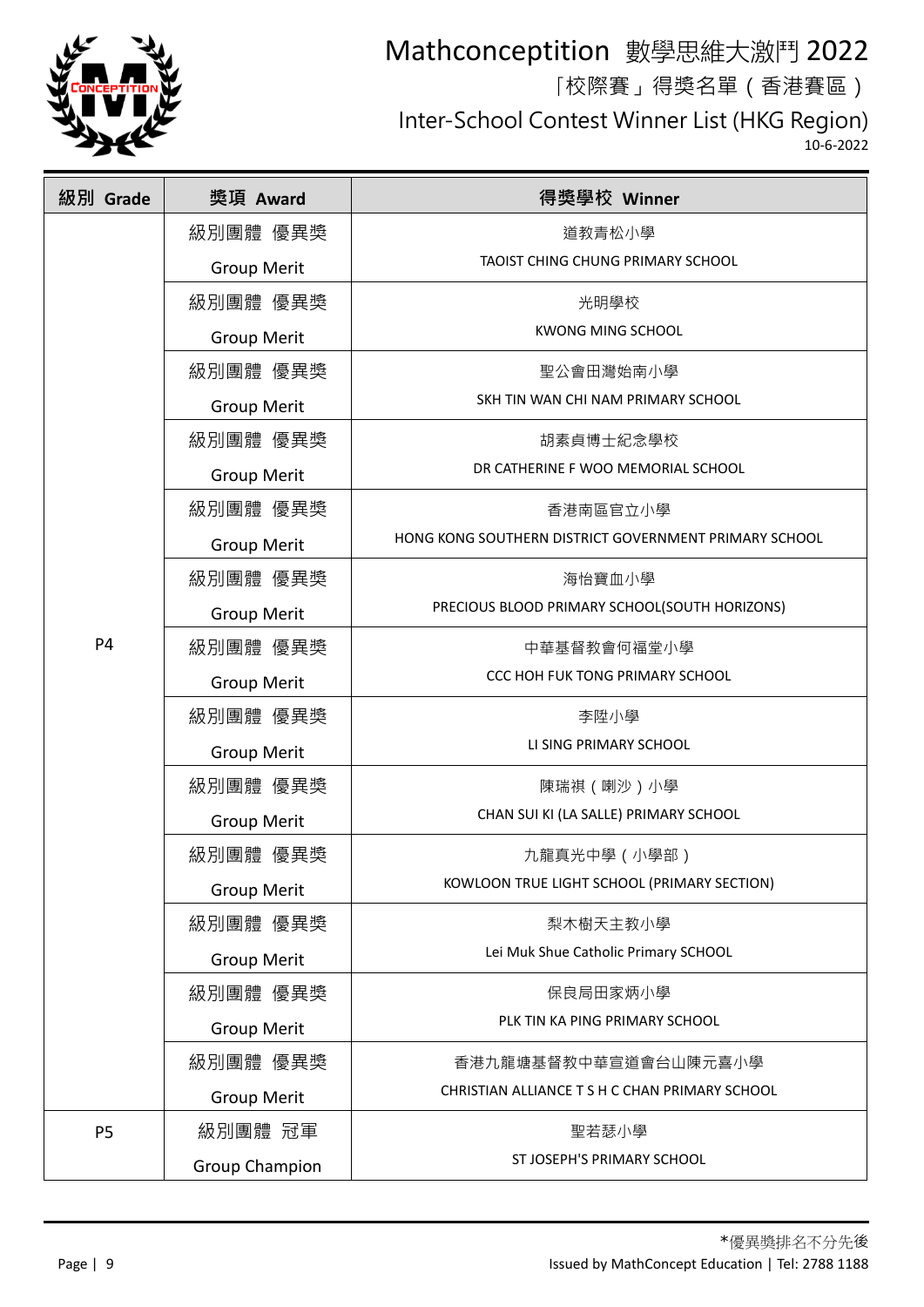

「校際賽」得獎名單(香港賽區)

Inter-School Contest Winner List (HKG Region)

| 級別 Grade       | 獎項 Award                        | 得獎學校 Winner                                 |
|----------------|---------------------------------|---------------------------------------------|
|                | 級別團體 亞軍                         | 香港培正小學                                      |
|                | Group 1 <sup>st</sup> Runner-up | PUI CHING PRIMARY SCHOOL                    |
|                | 級別團體 季軍                         | 陳瑞祺 (喇沙)小學                                  |
|                | Group 2 <sup>nd</sup> Runner-up | CHAN SUI KI (LA SALLE) PRIMARY SCHOOL       |
|                | 級別團體 優異獎                        | 路德會聖馬太學校(秀茂坪)                               |
|                | <b>Group Merit</b>              | ST MATTHEW'S LUTHERAN SCHOOL (SAU MAU PING) |
|                | 級別團體 優異獎                        | 浸信會呂明才小學                                    |
|                | <b>Group Merit</b>              | BAPTIST LUI MING CHOI PRIMARY SCHOOL        |
|                | 級別團體 優異獎                        | 聖公會田灣始南小學                                   |
|                | <b>Group Merit</b>              | SKH TIN WAN CHI NAM PRIMARY SCHOOL          |
|                | 級別團體 優異獎                        | 保良局蔡繼有學校(小學部)                               |
|                | <b>Group Merit</b>              | PO LEUNG KUK CHOI KAI YAU SCHOOL (PRIMARY)  |
| P <sub>5</sub> | 級別團體 優異獎                        | 順德聯誼總會何日東小學                                 |
|                | <b>Group Merit</b>              | STFA HO YAT TUNG PRIMARY SCHOOL             |
|                | 級別團體 優異獎                        | 優才(楊殷有娣)書院(小學)                              |
|                | <b>Group Merit</b>              | G. T. (ELLEN YEUNG) COLLEGE (PRIMARY)       |
|                | 級別團體 優異獎                        | 保良局陸慶濤小學                                    |
|                | <b>Group Merit</b>              | PLK LUK HING TOO PRIMARY SCHOOL             |
|                | 級別團體 優異獎                        | 將軍澳天主教小學                                    |
|                | <b>Group Merit</b>              | TSEUNG KWAN O CATHOLIC PRIMARY SCHOOL       |
|                | 級別團體 優異獎                        | 大埔舊墟公立學校                                    |
|                | <b>Group Merit</b>              | TAI PO OLD MARKET PUBLIC SCHOOL             |
|                | 級別團體 優異獎                        | 保良局田家炳小學                                    |
|                | <b>Group Merit</b>              | PLK TIN KA PING PRIMARY SCHOOL              |
|                | 級別團體 優異獎                        | 彩雲聖若瑟小學                                     |
|                | <b>Group Merit</b>              | CHOI WAN ST JOSEPH'S PRIMARY SCHOOL         |
|                | 級別團體 優異獎                        | 聖公會仁立小學                                     |
|                | <b>Group Merit</b>              | SKH YAN LAAP PRIMARY SCHOOL                 |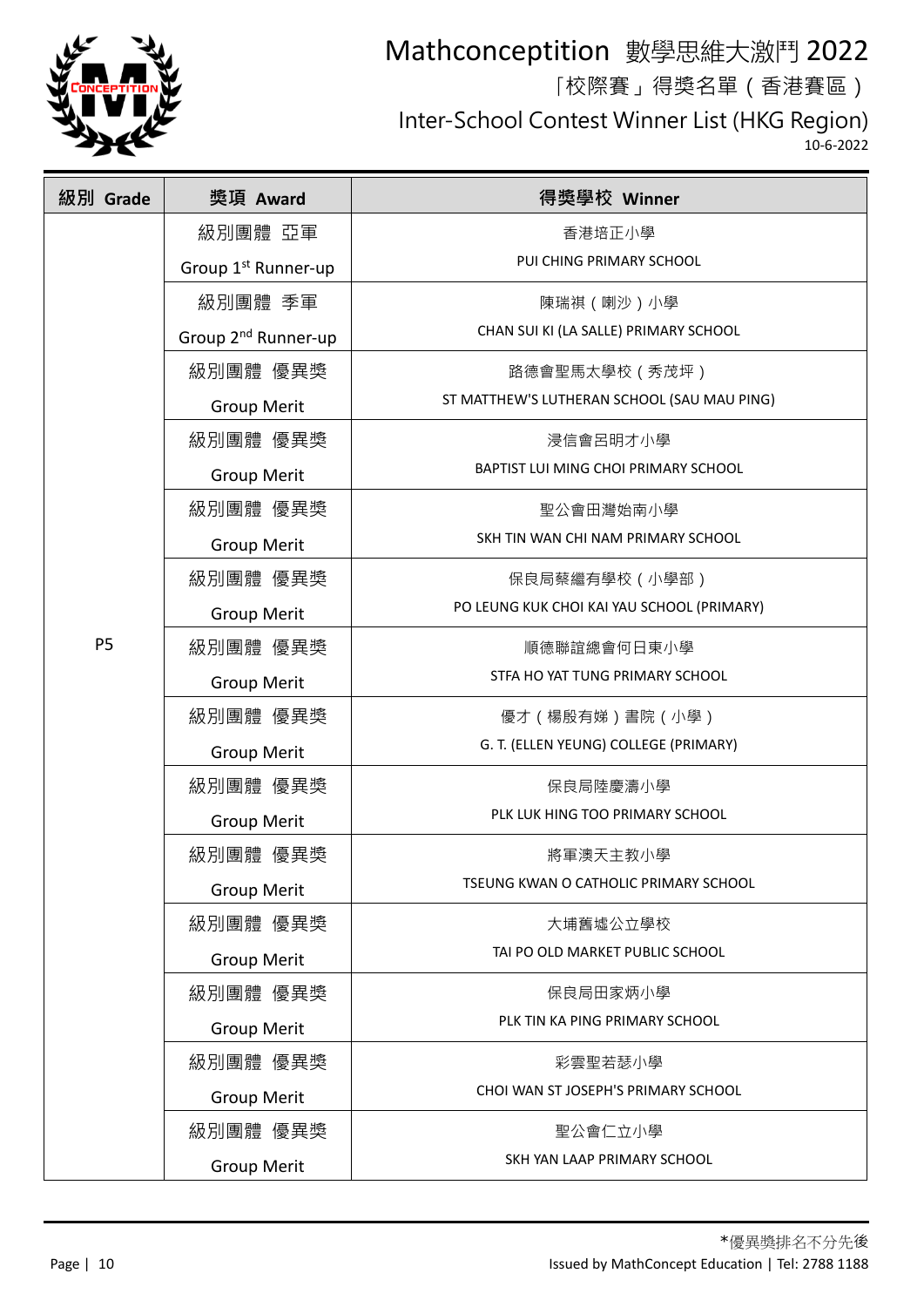

「校際賽」得獎名單(香港賽區)

Inter-School Contest Winner List (HKG Region)

| 級別 Grade  | 獎項 Award           | 得獎學校 Winner                                   |
|-----------|--------------------|-----------------------------------------------|
|           | 級別團體 優異獎           | 保良局黃永樹小學                                      |
|           | <b>Group Merit</b> | PLK WONG WING SHU PRIMARY SCHOOL              |
|           | 級別團體 優異獎           | 保良局何壽南小學                                      |
|           | <b>Group Merit</b> | PLK STANLEY HO SAU NAN PRIMARY SCHOOL         |
|           | 級別團體 優異獎           | 聖類斯中學 (小學部)                                   |
|           | <b>Group Merit</b> | ST. LOUIS SCHOOL (PRIMARY SECTION)            |
|           | 級別團體 優異獎           | 馬鞍山循道衛理小學                                     |
|           | <b>Group Merit</b> | MA ON SHAN METHODIST PRIMARY SCHOOL           |
|           | 級別團體 優異獎           | 聖伯多祿天主教小學                                     |
|           | <b>Group Merit</b> | ST PETER'S CATHOLIC PRIMARY SCHOOL            |
|           | 級別團體 優異獎           | 聖公會聖十架小學                                      |
|           | <b>Group Merit</b> | SKH HOLY CROSS PRIMARY SCHOOL                 |
| <b>P5</b> | 級別團體 優異獎           | 光明學校                                          |
|           | <b>Group Merit</b> | <b>KWONG MING SCHOOL</b>                      |
|           | 級別團體 優異獎           | 仁愛堂田家炳小學                                      |
|           | <b>Group Merit</b> | YAN OI TONG TIN KA PING PRIMARY SCHOOL        |
|           | 級別團體 優異獎           | 黃埔宣道小學                                        |
|           | <b>Group Merit</b> | ALLIANCE PRIMARY SCHOOL, WHAMPOA              |
|           | 級別團體 優異獎           | 聖羅撒學校                                         |
|           | <b>Group Merit</b> | ST ROSE OF LIMA'S SCHOOL                      |
|           | 級別團體 優異獎           | 仁濟醫院蔡衍濤小學                                     |
|           | <b>Group Merit</b> | YCH CHOI HIN TO PRIMARY SCHOOL                |
|           | 級別團體 優異獎           | 油麻地天主教小學(海泓道)                                 |
|           | <b>Group Merit</b> | YAUMATI CATHOLIC PRIMARY SCHOOL (HOI WANG RD) |
|           | 級別團體 優異獎           | 胡素貞博士紀念學校                                     |
|           | <b>Group Merit</b> | DR CATHERINE F WOO MEMORIAL SCHOOL            |
|           | 級別團體 優異獎           | 聖方濟愛德小學                                       |
|           | <b>Group Merit</b> | ST FRANCIS OF ASSISI'S CARITAS SCHOOL         |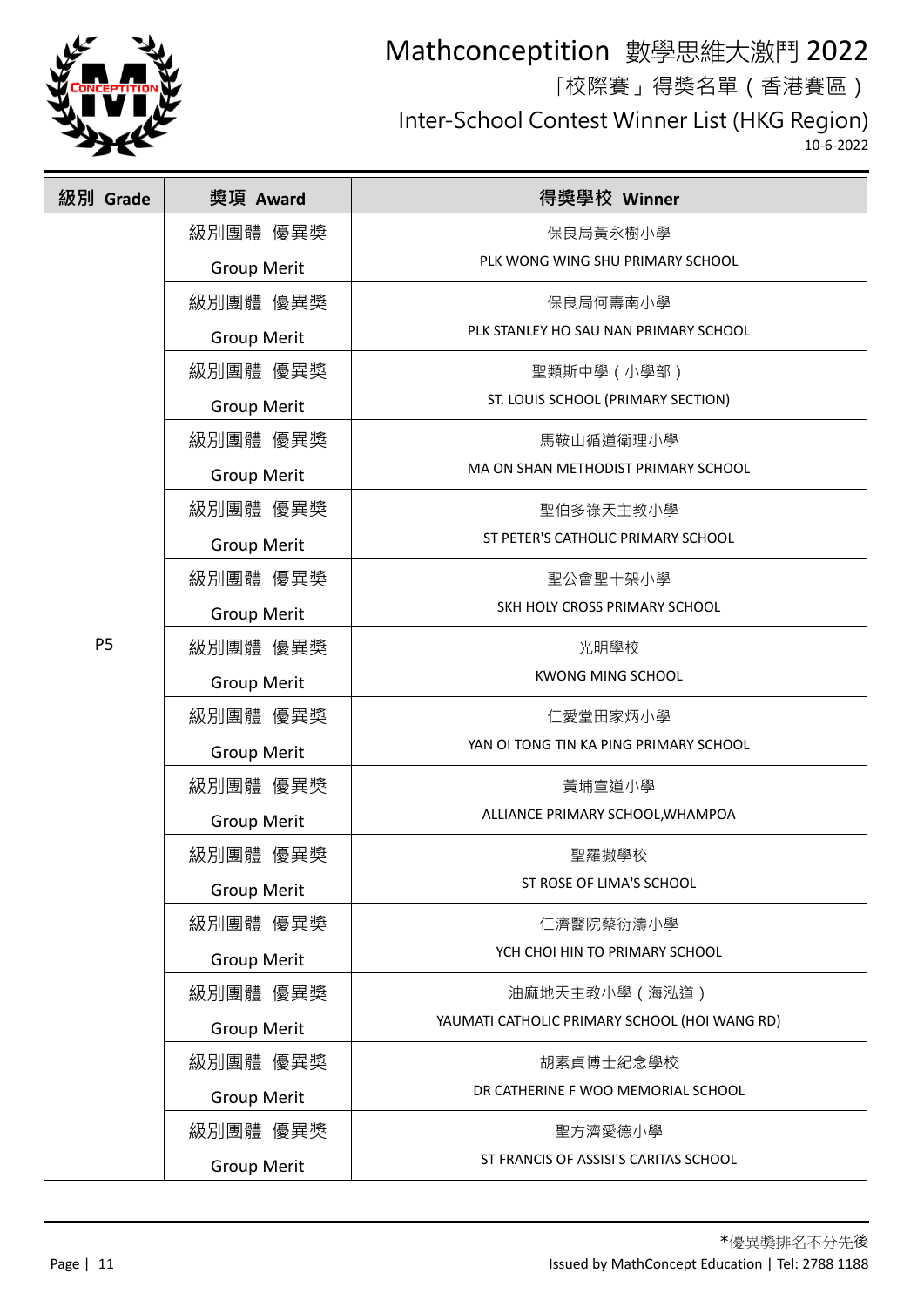

「校際賽」得獎名單(香港賽區)

Inter-School Contest Winner List (HKG Region)

| 級別 Grade  | 獎項 Award                        | 得獎學校 Winner                                    |
|-----------|---------------------------------|------------------------------------------------|
|           | 級別團體 優異獎                        | 大角嘴天主教小學                                       |
|           | <b>Group Merit</b>              | TAI KOK TSUI CATHOLIC PRIMARY SCHOOL           |
|           | 級別團體 優異獎                        | 寶血會思源學校                                        |
|           | <b>Group Merit</b>              | SI YUAN SCHOOL OF THE PRECIOUS BLOOD           |
|           | 級別團體 優異獎                        | 浸信宣道會呂明才小學                                     |
|           | <b>Group Merit</b>              | CONSERVATIVE BAPT LUI MING CHOI PRIMARY SCHOOL |
|           | 級別團體 優異獎                        | 福德學校                                           |
| <b>P5</b> | <b>Group Merit</b>              | BISHOP FORD MEMORIAL SCHOOL                    |
|           | 級別團體 優異獎                        | 聖公會青衣主恩小學                                      |
|           | <b>Group Merit</b>              | S.K.H. TSING YI CHU YAN PRIMARY SCHOOL         |
|           | 級別團體 優異獎                        | 中華傳道會許大同學校                                     |
|           | <b>Group Merit</b>              | <b>CNEC TA TUNG SCHOOL</b>                     |
|           | 級別團體 優異獎                        | 九龍塘天主教華德學校                                     |
|           | <b>Group Merit</b>              | KOWLOON TONG BISHOP WALSH CATHOLIC SCHOOL      |
|           | 級別團體 優異獎                        | 天主教聖安德肋小學                                      |
|           | <b>Group Merit</b>              | ST ANDREW'S CATHOLIC PRIMARY SCHOOL            |
|           | 級別團體 冠軍                         | 路德會聖馬太學校 (秀茂坪)                                 |
|           | <b>Group Champion</b>           | ST MATTHEW'S LUTHERAN SCHOOL (SAU MAU PING)    |
|           | 級別團體 亞軍                         | 道教青松小學                                         |
|           | Group 1 <sup>st</sup> Runner-up | TAOIST CHING CHUNG PRIMARY SCHOOL              |
|           | 級別團體 季軍                         | 聖公會田灣始南小學                                      |
|           | Group 2 <sup>nd</sup> Runner-up | SKH TIN WAN CHI NAM PRIMARY SCHOOL             |
|           | 級別團體 優異獎                        | 將軍澳天主教小學                                       |
|           | <b>Group Merit</b>              | TSEUNG KWAN O CATHOLIC PRIMARY SCHOOL          |
| P6        | 級別團體 優異獎                        | 順德聯誼總會何日東小學                                    |
|           | <b>Group Merit</b>              | STFA HO YAT TUNG PRIMARY SCHOOL                |
|           | 級別團體 優異獎                        | 保良局陸慶濤小學                                       |
|           | <b>Group Merit</b>              | PLK LUK HING TOO PRIMARY SCHOOL                |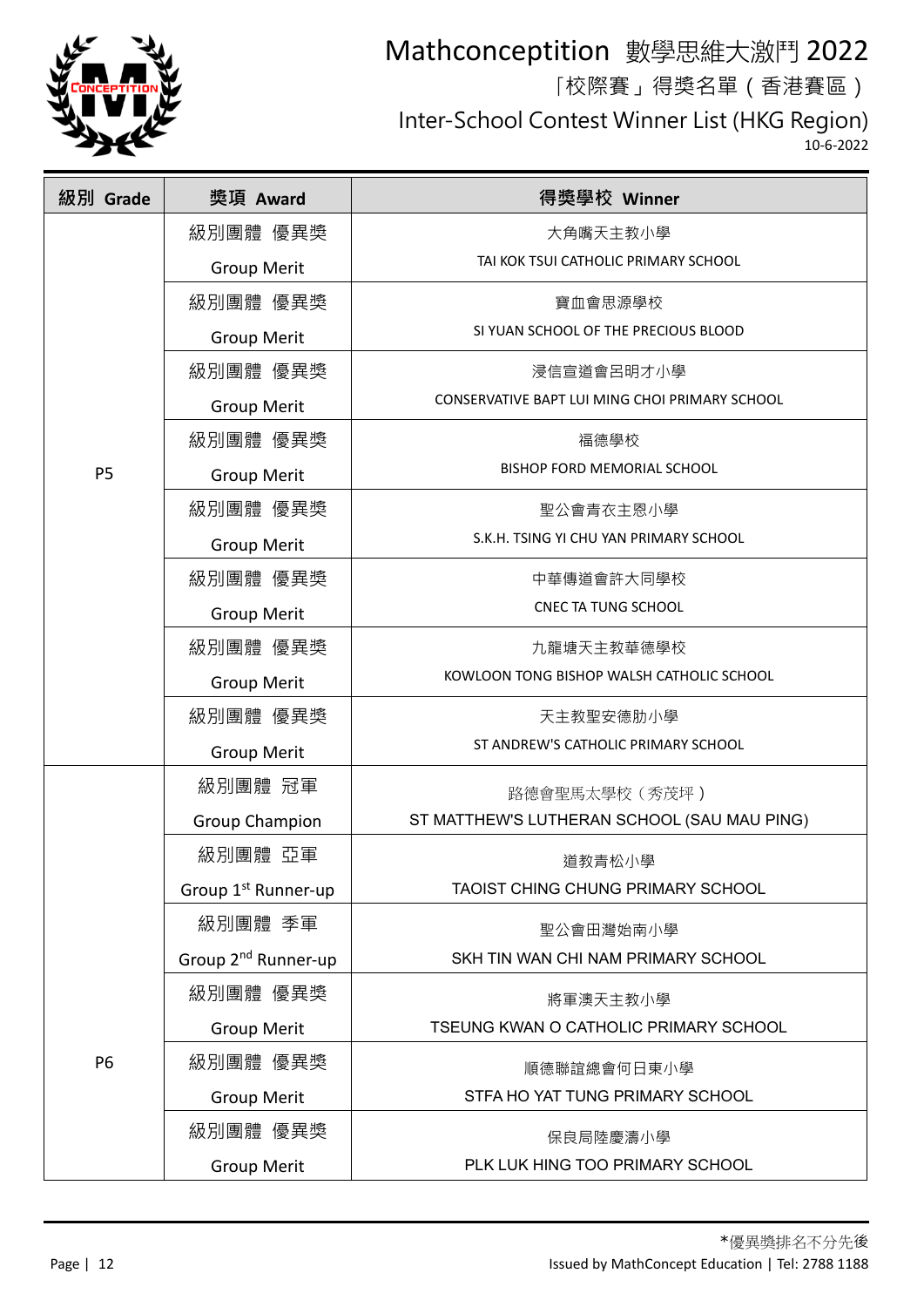

「校際賽」得獎名單(香港賽區)

Inter-School Contest Winner List (HKG Region)

| 級別 Grade  | 獎項 Award           | 得獎學校 Winner                                    |
|-----------|--------------------|------------------------------------------------|
|           | 級別團體 優異獎           | 保良局蔡繼有學校(小學部)                                  |
|           | <b>Group Merit</b> | PO LEUNG KUK CHOI KAI YAU SCHOOL (PRIMARY)     |
|           | 級別團體 優異獎           | 保良局田家炳小學                                       |
|           | <b>Group Merit</b> | PLK TIN KA PING PRIMARY SCHOOL                 |
|           | 級別團體 優異獎           | 優才(楊殷有娣)書院(小學)                                 |
|           | <b>Group Merit</b> | G. T. (ELLEN YEUNG) COLLEGE (PRIMARY)          |
|           | 級別團體 優異獎           | 聖若瑟小學                                          |
|           | <b>Group Merit</b> | ST JOSEPH'S PRIMARY SCHOOL                     |
|           | 級別團體 優異獎           | 光明學校                                           |
|           | <b>Group Merit</b> | <b>KWONG MING SCHOOL</b>                       |
|           | 級別團體 優異獎           | 浸信宣道會呂明才小學                                     |
|           | <b>Group Merit</b> | CONSERVATIVE BAPT LUI MING CHOI PRIMARY SCHOOL |
|           | 級別團體 優異獎           | 仁愛堂田家炳小學                                       |
|           | <b>Group Merit</b> | YAN OI TONG TIN KA PING PRIMARY SCHOOL         |
|           | 級別團體 優異獎           | 聖公會聖十架小學                                       |
|           | <b>Group Merit</b> | SKH HOLY CROSS PRIMARY SCHOOL                  |
|           | 級別團體 優異獎           | 陳瑞祺 (喇沙)小學                                     |
|           | <b>Group Merit</b> | CHAN SUI KI (LA SALLE) PRIMARY SCHOOL          |
| <b>P6</b> | 級別團體 優異獎           | 東華三院馬錦燦紀念小學                                    |
|           | <b>Group Merit</b> | TWGHS MA KAM CHAN MEMORIAL PRIMARY SCHOOL      |
|           | 級別團體 優異獎           | 天主教伍華小學                                        |
|           | <b>Group Merit</b> | NG WAH CATHOLIC PRIMARY SCHOOL                 |
|           | 級別團體 優異獎           | 香港南區官立小學                                       |
|           |                    | HONG KONG SOUTHERN DISTRICT GOVERNMENT PRIMARY |
|           | <b>Group Merit</b> | <b>SCHOOL</b>                                  |
|           | 級別團體 優異獎           | 聖公會仁立小學                                        |
|           | <b>Group Merit</b> | SKH YAN LAAP PRIMARY SCHOOL                    |
|           | 級別團體 優異獎           | 海壩街官立小學                                        |
|           | <b>Group Merit</b> | HOI PA STREET GOVERNMENT PRIMARY SCHOOL        |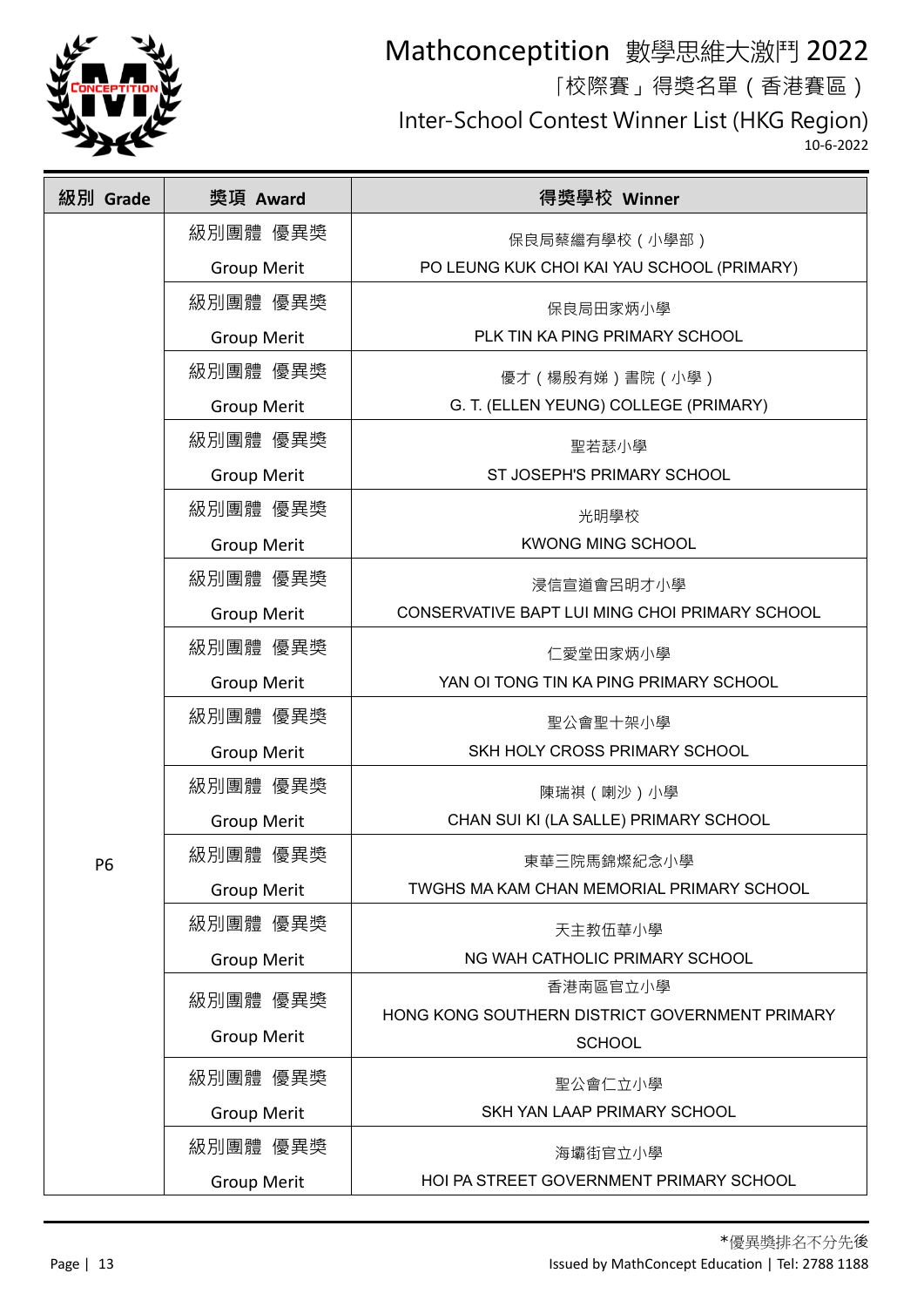

「校際賽」得獎名單(香港賽區)

Inter-School Contest Winner List (HKG Region)

| 級別 Grade  | 獎項 Award           | 得獎學校 Winner                                                 |
|-----------|--------------------|-------------------------------------------------------------|
|           | 級別團體 優異獎           | 浸信會呂明才小學                                                    |
|           | <b>Group Merit</b> | BAPTIST LUI MING CHOI PRIMARY SCHOOL                        |
|           | 級別團體 優異獎           | 聖公會青衣主恩小學                                                   |
|           | <b>Group Merit</b> | S.K.H. TSING YI CHU YAN PRIMARY SCHOOL                      |
|           | 級別團體 優異獎           | 胡素貞博士紀念學校                                                   |
|           | <b>Group Merit</b> | DR CATHERINE F WOO MEMORIAL SCHOOL                          |
|           | 級別團體 優異獎           | 般咸道官立小學                                                     |
|           | <b>Group Merit</b> | BONHAM RD GOVERNMENT PRIMARY SCHOOL                         |
|           | 級別團體 優異獎           | 中華傳道會許大同學校                                                  |
|           | <b>Group Merit</b> | CNEC TA TUNG SCHOOL                                         |
|           | 級別團體 優異獎           | 九龍塘天主教華德學校                                                  |
|           | <b>Group Merit</b> | KOWLOON TONG BISHOP WALSH CATHOLIC SCHOOL                   |
| <b>P6</b> | 級別團體 優異獎           | 香港九龍塘基督教中華宣道會台山陳元喜小學                                        |
|           | <b>Group Merit</b> | CHRISTIAN ALLIANCE T S H C CHAN PRIMARY SCHOOL              |
|           | 級別團體 優異獎           | 保良局黃永樹小學                                                    |
|           | <b>Group Merit</b> | PLK WONG WING SHU PRIMARY SCHOOL                            |
|           | 級別團體 優異獎           | 祖堯天主教小學                                                     |
|           | <b>Group Merit</b> | CHO YIU CATHOLIC PRIMARY SCHOOL                             |
|           | 級別團體 優異獎           | 香港浸會大學附屬學校王錦輝中小學                                            |
|           |                    | Hong Kong Baptist University Affiliated School Wong Kam Fai |
|           | <b>Group Merit</b> | Secondary and Primary School                                |
|           | 級別團體 優異獎           | 香港九龍塘基督教中華宣道會陳元喜小學                                          |
|           | <b>Group Merit</b> | CHRISTIAN ALLIANCE H C CHAN PRIMARY SCHOOL                  |
|           | 級別團體 優異獎           | 聖方濟愛德小學                                                     |
|           | <b>Group Merit</b> | ST FRANCIS OF ASSISI'S CARITAS SCHOOL                       |
|           | 級別團體 優異獎           | 元朗寶覺小學                                                      |
|           | <b>Group Merit</b> | YUEN LONG PO KOK PRIMARY SCHOOL                             |
|           | 級別團體 優異獎           | 天主教明德學校                                                     |
|           | <b>Group Merit</b> | MENG TAK CATHOLIC SCHOOL                                    |